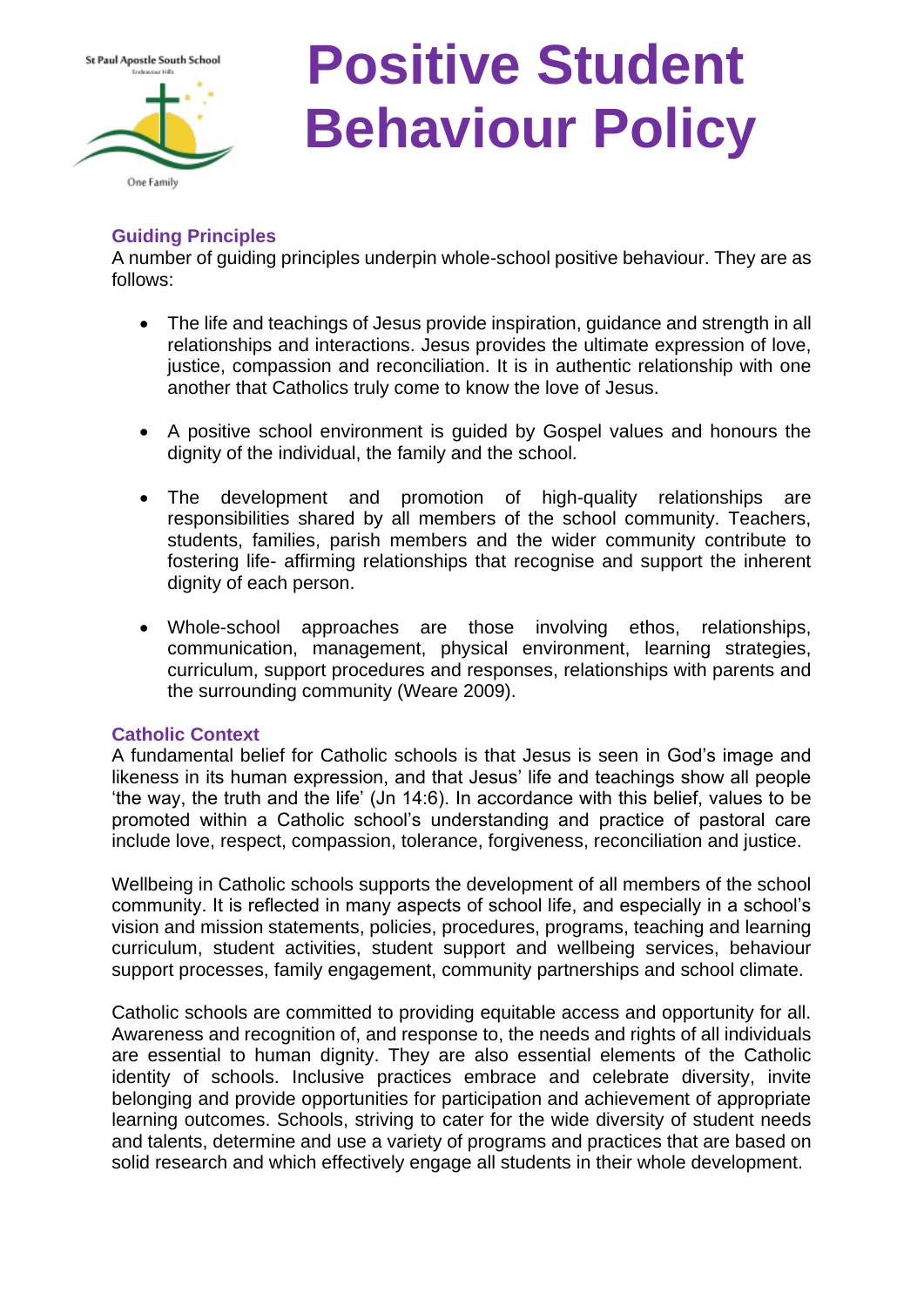All students enrolled have a right to feel safe and be safe.The wellbeing of children in our care will always be our first priority and we have zerotolerance to child abuse. We aim to create a child safe and child friendly environmentwhere children feel safe and are free to enjoy life to the full without any impediments for their safety.

#### **Rationale**

Students have the right to learn in an environment that is fair and safe. This policy has been written to provide clear understandings of behaviour for all members of our school community. In addition, the policy follows an approach to the reinforcement of acceptable behaviour and a consistent approach to dealing with unacceptable behaviour. This policy addresses the management of student behaviour within the context of our school.

#### **Behaviour Management Statement**

At St. Paul Apostle South, we believe that our human lives are called and challenged to bring about the kingdom of peace, justice and truth as proclaimed by Christ.

Therefore, we aim to create a community which is conducive to self-development and fosters relationships. We aim to provide school experiences which develop skills, values and attitudes and give opportunities for all to grow spiritually, emotionally, physically and intellectually towards their best selves.

We believe that our approach to behaviour management should be –

- Positive
- Calm
- Clear
- Planned
- Consistent
- Choice based
- Taught

In addition, we believe it is important that teachers, students and parents have their needs met in a positive, affirming atmosphere and that the rights and responsibilities of each person are recognized. We believe that all staff need to be positive in their expectations of students and commit to the need to teach acceptable behaviours as a means of helping students to make better choices. We believe that positive and effective behaviour management provides a structure for teachers and students to maximize teaching and learning opportunities.

## **Rights and Responsibilities**

All members of our school community have the right to:

- Feel and be safe
- Be treated with respect
- Participate and have contributions valued
- Learn and teach in a nurturing environment
- Be in a clean, healthy and safe environment

It is the responsibility of all members of our community to strive to uphold these rights in all situations.